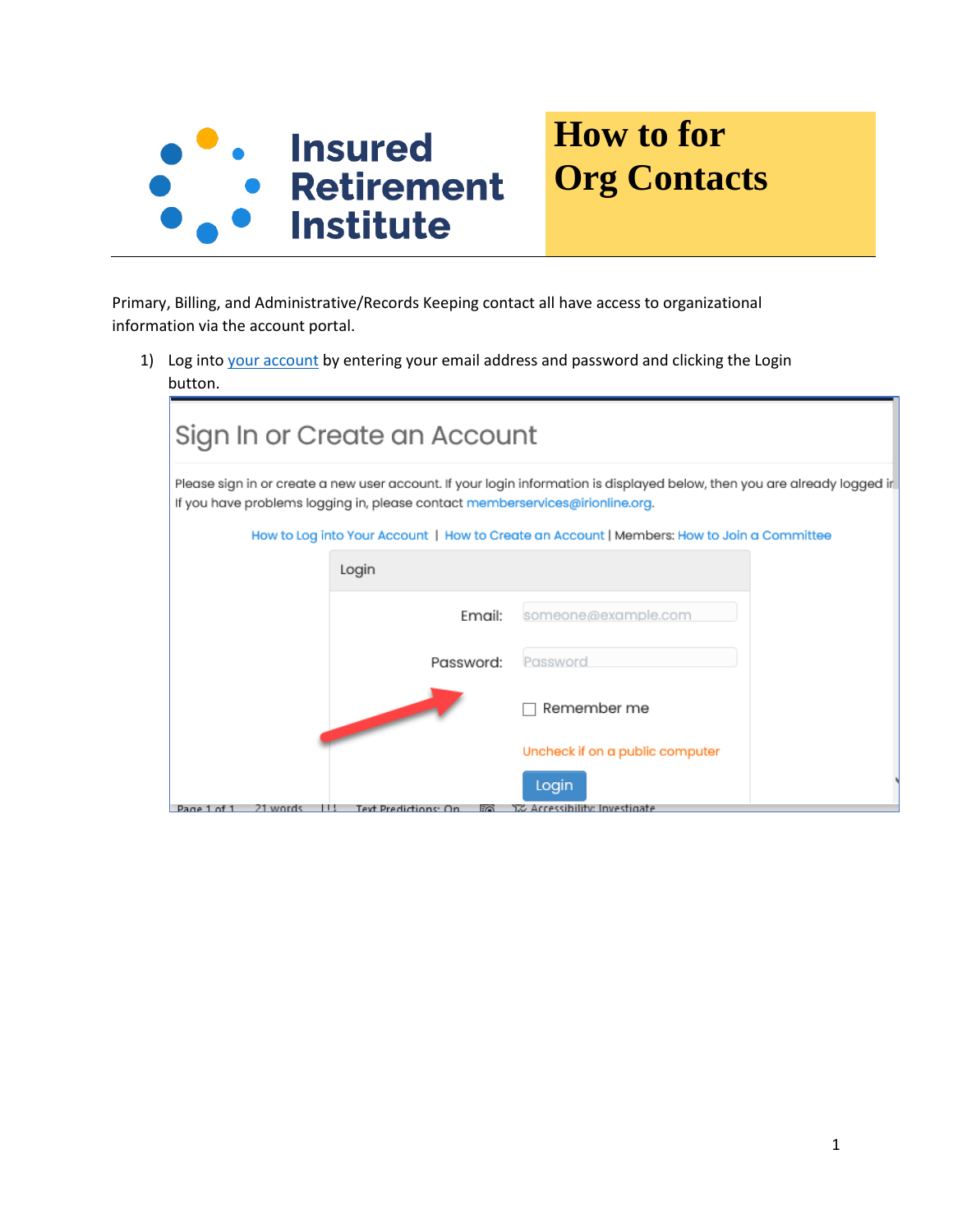2) Click on the **Organization Info** in the top nav bar or on the name of your organization under the **Organizations You Manage** at the bottom of the page (click on the down arrow to list the organizations).

| Home                                                                                                             | My Account                          |                                                                                                                                                                                                                                                                                                                                          |                                       |                      |                                                                                                                                                                                                                         | My Transactions My Committees Organization Info Service Directory Member Directory | Organization Directory Contact Us |                     |
|------------------------------------------------------------------------------------------------------------------|-------------------------------------|------------------------------------------------------------------------------------------------------------------------------------------------------------------------------------------------------------------------------------------------------------------------------------------------------------------------------------------|---------------------------------------|----------------------|-------------------------------------------------------------------------------------------------------------------------------------------------------------------------------------------------------------------------|------------------------------------------------------------------------------------|-----------------------------------|---------------------|
|                                                                                                                  | My Profile                          |                                                                                                                                                                                                                                                                                                                                          |                                       |                      |                                                                                                                                                                                                                         |                                                                                    |                                   | $\triangle$ Go Back |
|                                                                                                                  |                                     | Membership Status: Receive Member Benefits                                                                                                                                                                                                                                                                                               |                                       |                      |                                                                                                                                                                                                                         |                                                                                    |                                   |                     |
|                                                                                                                  | $\Box$ Edit                         |                                                                                                                                                                                                                                                                                                                                          | Profile Details (Visible Online: Yes) |                      | Edit Primary Info                                                                                                                                                                                                       |                                                                                    | S My Account Links                |                     |
| Washington, DC 20005<br>$\Box$ (202)469-3011<br>图 Imyers@irionline.org<br>Edit Social Links<br>Edit Contact Info | Member Status: Active               | Visit IRI Members-Only Resources<br><b>Lisa S Myers</b><br>Name:<br>Please Share Your Preferred Pronouns<br>Title:<br>Director, Association Management Systems<br>Insured Retirement Institute (Change Organization)<br>Company:<br>1100 Vermont Avenue, NW, 10th Floor<br>Washington, DC, 20005<br><b>UNITED STATES</b><br>Add/Edit Bio |                                       | Logout               | My Profile<br>My Committees<br>Join a Committee<br>My Job Functions<br><b>My Transactions</b><br>My Invoices<br><b>Service Directory Listing</b><br>Request/Contact Us<br>Change My Password<br><b>Member Directory</b> |                                                                                    |                                   |                     |
|                                                                                                                  |                                     |                                                                                                                                                                                                                                                                                                                                          |                                       |                      |                                                                                                                                                                                                                         | ♥ Edit Demographics                                                                |                                   |                     |
|                                                                                                                  |                                     | ■ Organizations You Manage                                                                                                                                                                                                                                                                                                               |                                       |                      |                                                                                                                                                                                                                         |                                                                                    |                                   |                     |
|                                                                                                                  | <b>Insured Retirement Institute</b> |                                                                                                                                                                                                                                                                                                                                          |                                       | Washington, DC 20005 |                                                                                                                                                                                                                         | Contact - Primary                                                                  |                                   | $\angle$ Edit       |

3) On the Organization Information page you can 1) add or edit your company's logo, 2) Edit the organization's address and other contact information, 3) List invoices and print invoices, 4) View and edit the employee roster.

| My Account My Transactions My Committees<br>Home                                                                                                                                                                                                                      | Organization Info<br>Service Directory<br>Member Directory       | Organization Directory<br>Contact Us |  |  |  |  |  |
|-----------------------------------------------------------------------------------------------------------------------------------------------------------------------------------------------------------------------------------------------------------------------|------------------------------------------------------------------|--------------------------------------|--|--|--|--|--|
| Organization Information                                                                                                                                                                                                                                              |                                                                  | $\triangle$ Go Back                  |  |  |  |  |  |
| Your Organization Information is displayed below. You may update this information by clicking on the Edit Organization button. You may also edit the Organization Roster of employees. Only remove<br>individuals who are no longer employees with your organization. |                                                                  |                                      |  |  |  |  |  |
| If you require assistance, please contact memberservices@irionline.org.                                                                                                                                                                                               |                                                                  |                                      |  |  |  |  |  |
| <b>自</b> Details<br>$\Box$ Edit                                                                                                                                                                                                                                       | Your role: Contact - Primary                                     |                                      |  |  |  |  |  |
|                                                                                                                                                                                                                                                                       | <b>Insured Retirement Institute</b><br>Name:                     |                                      |  |  |  |  |  |
|                                                                                                                                                                                                                                                                       | <b>Type:</b><br>1R1                                              |                                      |  |  |  |  |  |
|                                                                                                                                                                                                                                                                       | ۰<br>1100 Vermont Avenue, NW, 10th Floor<br>Washington, DC 20005 |                                      |  |  |  |  |  |
|                                                                                                                                                                                                                                                                       |                                                                  |                                      |  |  |  |  |  |
| Edit Organization                                                                                                                                                                                                                                                     | View Invoices                                                    |                                      |  |  |  |  |  |
|                                                                                                                                                                                                                                                                       |                                                                  |                                      |  |  |  |  |  |
| <b>A</b> Organization Roster (only remove non-employees)<br>Show 10<br>$\triangleright$ entries                                                                                                                                                                       |                                                                  | + Add New<br>Search                  |  |  |  |  |  |
|                                                                                                                                                                                                                                                                       |                                                                  |                                      |  |  |  |  |  |
| <b>Last Name</b><br><b>First Name</b>                                                                                                                                                                                                                                 | <b>Title</b>                                                     |                                      |  |  |  |  |  |